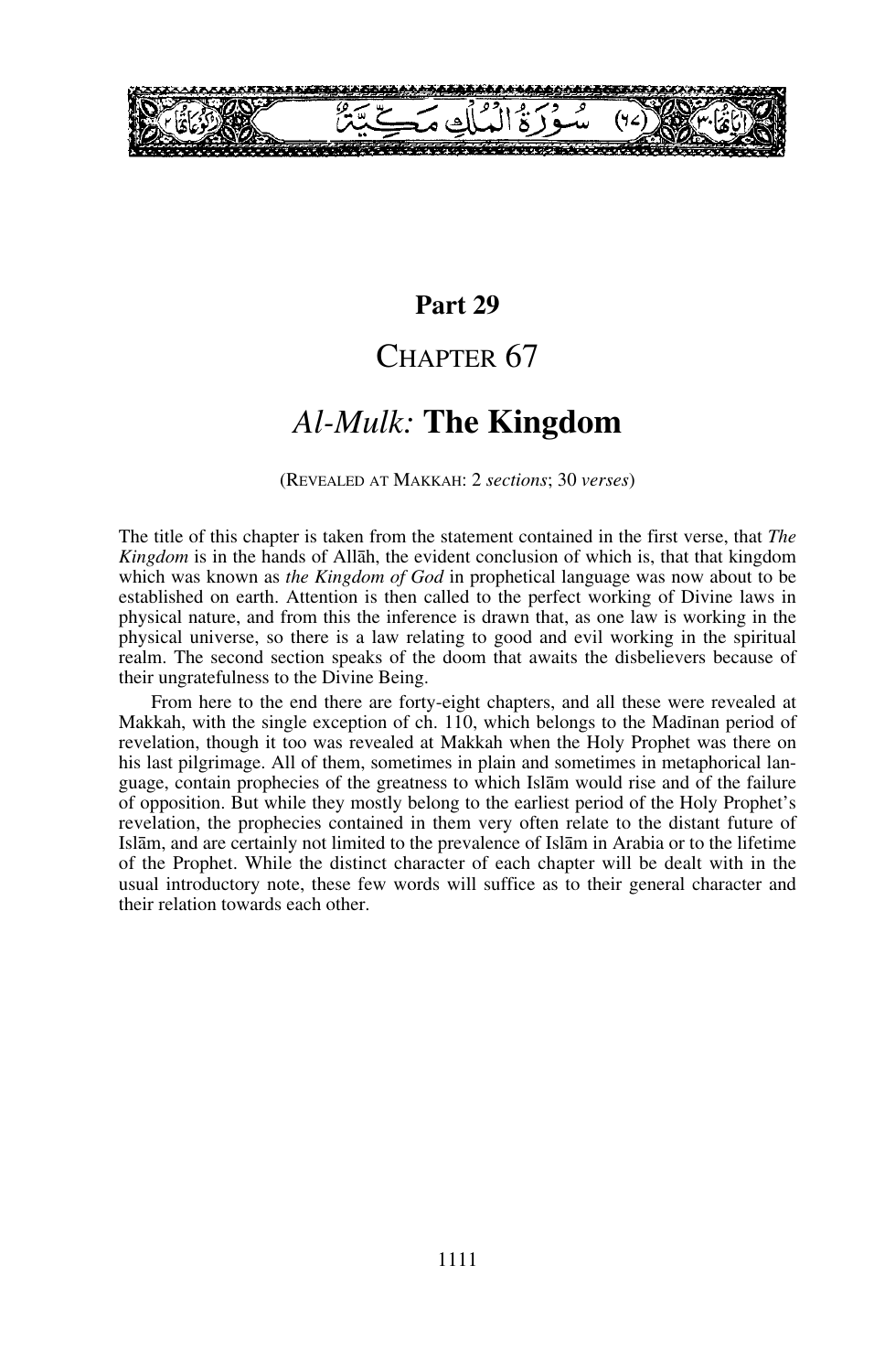### SECTION 1: **The Kingdom of God**

In the name of Allah, the Beneficent, the Merciful.

**1** Blessed is He in Whose hand is the Kingdom, and He is Possessor of power over all things,*<sup>a</sup>*

**2** Who created death and life that He might try you — which of you is best in deeds. And He is the Mighty, the Forgiving,*<sup>a</sup>*

**3** Who created the seven heavens alike.*<sup>a</sup>* Thou seest no incongruity in the creation of the Beneficent. Then look again: Canst thou see any disorder?*<sup>b</sup>*

**4** Then turn the eye again and again — thy look will return to thee confused, while it is fatigued.

بِسْعِ اللَّهِ الزَّحْسَسِٰ الزَّحِيْمِيِنِ تَبْرَكَ الَّذِيْ بِيَدِهِ الْمُلْكُ زَهْرَ مَنْ ڴڸؓ*ۺٙٛۦ۠*۪ۦؾؘۘڔۑ۬ڔ۞ الَّذِيْ خَلَقَ الْمَوْتَ وَالْحَيْرِةَ لِيَبْلُوَكُمْ مَدَّكَّتُمْ أَحْسَنُ عَبَدًا \* وَهُوَ أَلْعَذِيزَ الْغَفْوِرْ(ْ) الَّذِيْ خَلَقَ سَبْعَ سَلْوَتٍ طِبَاقَاً مَا تَرْى فِيٌ خَلْقِ الرَّحْسِٰ مِنْ تَفْرُتِّ فَارْجِعِ الْبَصَرَ "هَلْ تَرْى مِنْ نُظُرُرِهِ تثُّقَرَ انْهِجِعِ الْبَصَرِ كَدَّتَ بَيْنَ يَنْقَبِكَ إِلَيْكَ الْبَصَرُ خَاسِئًا وَّ هُوَ حَسِبُيْرٌ @

1*a.* The short Makkan chapters, which are no doubt generally among the earliest revelations of the Holy Prophet, often speak most forcibly of the greatness and glory of Allåh. The statement here that *the Kingdom is in Allåh's hand* and that He has power over all things is like a prophetical statement as to the establishment of the kingdom of Islåm, which was really the kingdom of God. This is made clear by what Jesus Christ said: "The kingdom of God shall be taken from you, and given to a nation bringing forth the fruits thereof" (Matt. 21:43).

2*a.* The law of life and death or growth and decay works throughout nature, but it has a special meaning in reference to man, because death does not end his life, but is really the starting-point for a new life of spiritual progress. Life to him below is, therefore, a trial, i.e., a means of bringing to light his hidden qualifications for the performance of good. But life and death have another and a deeper significance for man in the life and death of nations. Nations that work evil are swept away, and others are raised in their place that they may do good.

3*a.* You say, such a thing is *∆abq* or *∆ibåq* of that, meaning that *this thing is the match of that* or *conforms* or *corresponds with that* or *is the like of that* (LL). This significance, moreover, suits the context, for the verse goes on to describe the uniformity prevailing in nature.

3*b.* Attention is here called to the regularity and uniformity of the laws working in nature. There is no incongruity, so that things belonging to the same class should be subject to different laws, nor is there a disorder (*fu∆∂r*, which R translates as meaning *ikhtilål*, i.e., *disorder* and *laxity*), so that a law should not work uniformly. The verse, while calling attention to the existence of a Supreme Being, as witnessed in the regularity and uniformity of the laws working in creation, draws special attention to spiritual laws, which also work uniformly, and thus evil and good must each bring its special reward.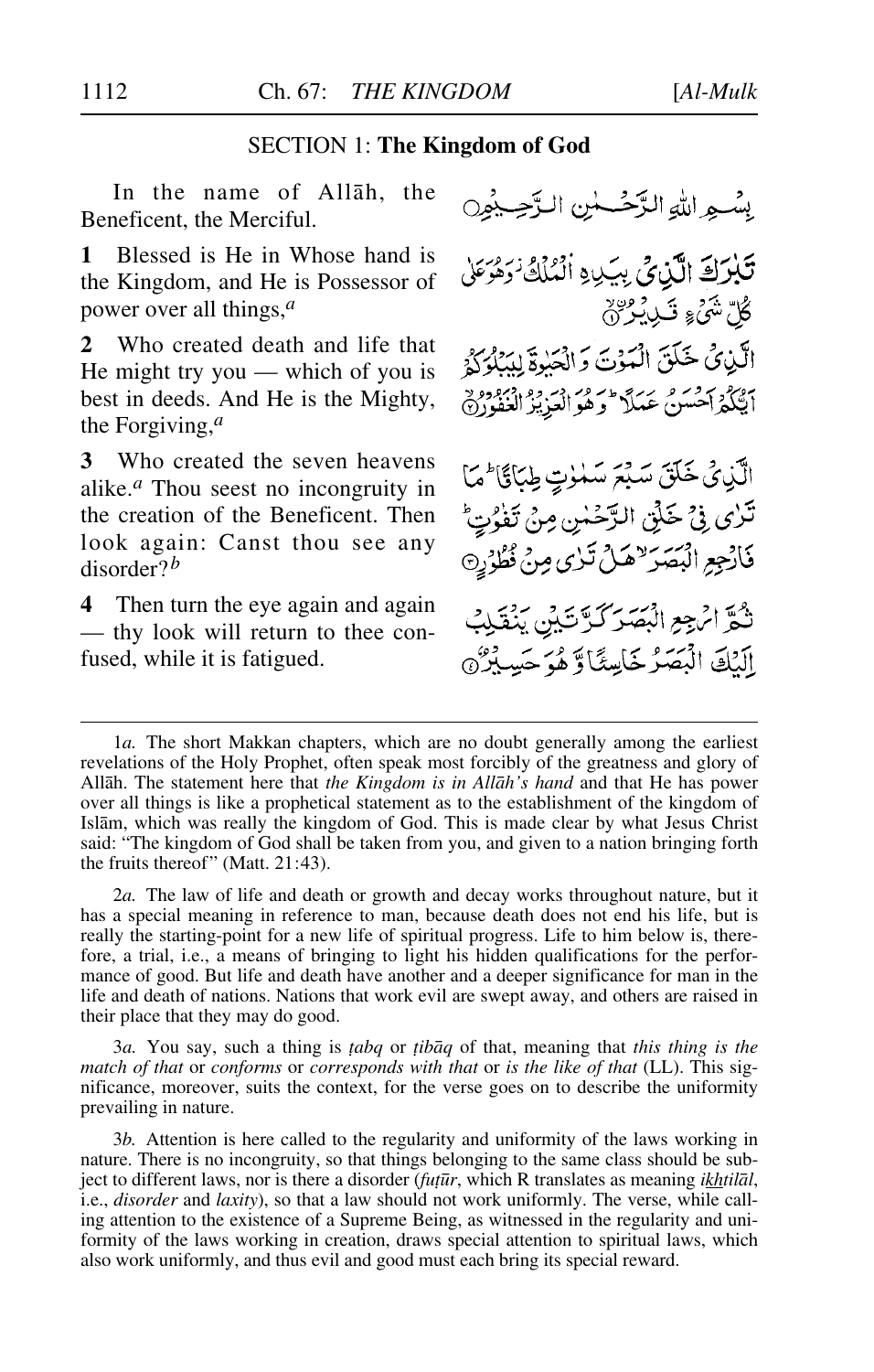**5** And certainly We have adorned this lower heaven with lamps and We make them means of conjectures for the devils,*<sup>a</sup>* and We have prepared for them the chastisement of burning.

**6** And for those who disbelieve in their Lord is the chastisement of hell, and evil is the resort.

**7** When they are cast therein, they will hear a loud moaning of it as it heaves,

**8** Almost bursting for fury. Whenever a group is cast into it, its keepers ask them: Did not a warner come to you?

**9** They say: Yea, indeed a warner came to us, but we denied and said: Allåh has revealed nothing; you are only in great error.

**10** And they say: Had we but listened or pondered, we should not have been among the inmates of the burning Fire.

**11** Thus they will confess their sins; so far (from good) are the inmates of the burning Fire.

**12** Those who fear their Lord in secret, for them is surely forgiveness and a great reward.

وَلَقَدْ زَيَّنَا السَّيَّاءَ الدُّّنْيَابِدَهَابِدَ وَجَعَلْنَهَا زُجُوْمًا لِّلشَّيْطِينِ وَآَغْتَدْنَا لَهُمْ عَذَابَ السَّعِيْرِ@ و الآن وسر سَمَرُوا بِرَبِّهِمْ عَسَدَابُ برسير وسيمس السيدر<br>جهنبر وبئس السيدري إِذَآ ٱلۡقُوۡۚ إِنۡكَهَا سَبِعُوۡ ٰ إِلَيۡمَا شَهۡدَقَـٗا وَّهِيَ تَعْوُمُ% تَكَادُ تَمَيَّزُ مِنَ الْبَيْطِ ۚ كُلَّيَٰٓ ٱلْقِيَ فِيْهَا فَوْجَ سَأَلَهُمْ خَزْنِتُهَآ ٱلْمَرْ <u> يأتكوُ كن يُرُ ⊚</u> فَأَلَوْا بَلَىٰ قَدْيَا حَآءَ يَأْنَدُهُ ثَمَاتَهَا وَقُلْنَامَا نَزَّلَ اللَّهُ مِنْ شَيْءٍ مَنْ اللَّهُ آنُنُمُ اِلاَّنْ ضَلِٰلٌ لَبِيُرِ ﴾ وَقَالُوْا لَوْكُنَّا نَسْمَعُ أَوْ نَعُقِلُ مَا َيُّنَّا فِيٍّ أَصَٰحٰبِ السَّعِيْرِ ۞ كادبيرود بخ فيهودي ودعالاكهط السُّعِيْرِ۞ انَّ الَّذِينَ بَحْثَثَوْنَ رَبَّقُوْنَ وَ لَهُمُ مَّنْفِرَةٌ وَّ آجِرٌ كَبِيْرٌ @

<sup>5</sup>*a.* The lamps with which the lower heaven is lighted, i.e., the stars, are made the means of conjectures regarding the future by the astrologers. *Ruj∂m* is the plural of *rajm*, and explaining it IAth says: "*Rajm* means *conjectures about what Allåh has not stated* " (N). And classing the *munajjim*, i.e., *the astrologer*, and the *kåhin*, i.e., *the diviner*, and the *så√ir*, i.e., *the magician*, as one, he goes on to say: "Thus he (i.e., the Prophet, whose saying is explained) considered the astrologer, who learns about stars so that he may judge thereby, and attributes to them the effect of good and evil, to be a disbeliever" (N). Explaining these very words, Råghib says: "And *rajm* is used metaphorically to signify *conjectures* and *surmises*" (R). LL also gives this significance of the verse on the authority of Bd and TA: "We have made them to be means of conjectures to the devils of mankind, i.e., to the astrologers". Thus the astrologers, who deceived people by telling them many things which they posed as having learned from the stars, are referred to here.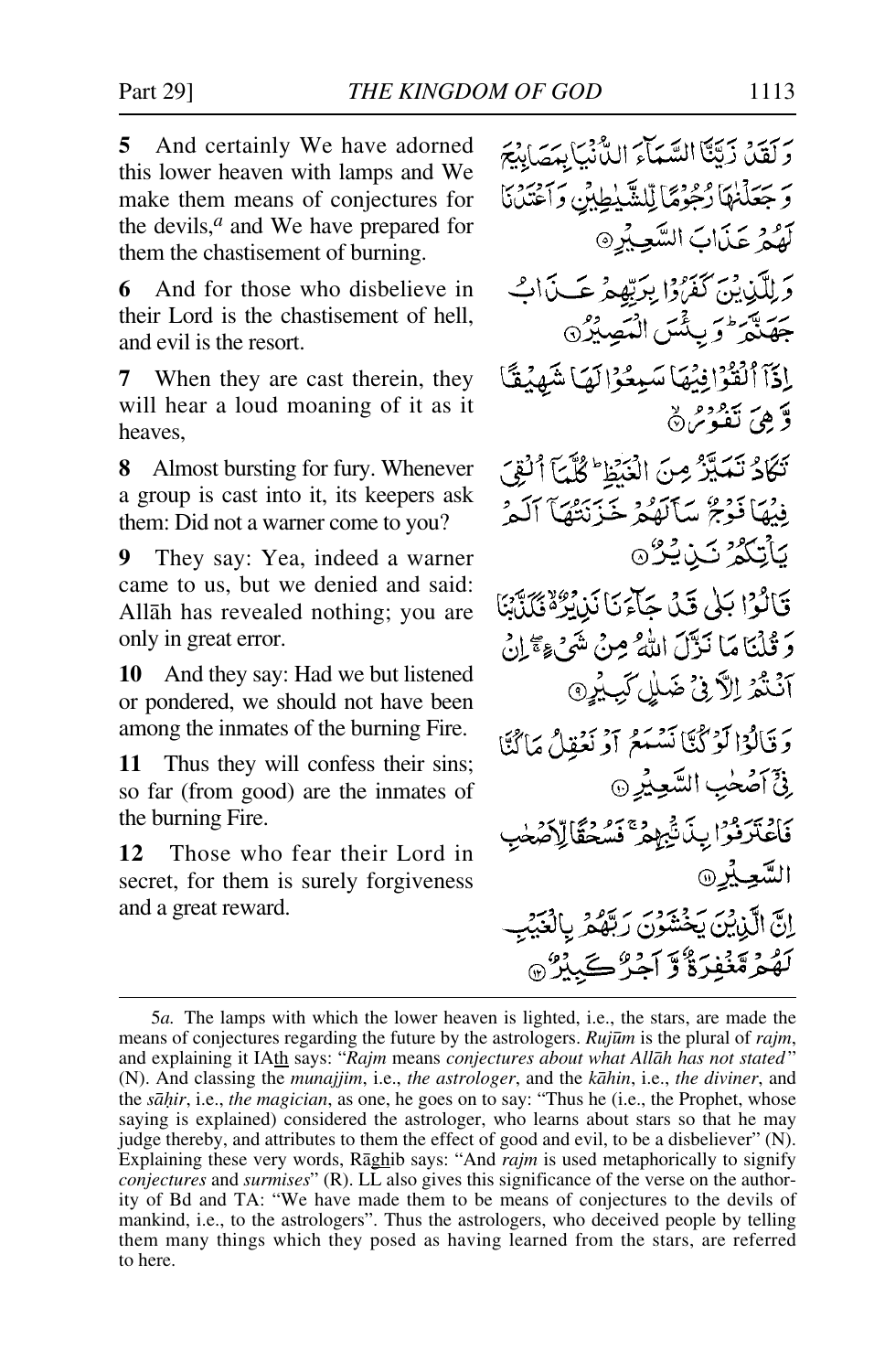**13** And conceal your word or manifest it, truly He is Knower of that which is in the hearts.

**14** Does He not know Who created? And He is the Knower of subtleties, the Aware.

### SECTION 2: **The Disbelievers' Doom**

**15** He it is Who made the earth subservient to you, so go about in the spacious sides thereof, and eat of His sustenance. And to Him is the rising (after death).

**16** Do you feel secure that He Who is in the heaven will not make the earth to swallow you up? Then lo! it will shake.*<sup>a</sup>*

**17** Or do you feel secure that He Who is in the heaven will not send on you a violent wind?*<sup>a</sup>* Then shall you know how (truthful) was My warning!

**18** And certainly those before them denied, then how (terrible) was My disapproval!

**19** Do they not see the birds above them spreading and contracting (their wings)? Naught upholds them save

هُوَ الَّذِي جَعَلَ لَكُمُ الْأَدْضَ ذَلُوْلًا فَأَمْشُوْا فِي مَنَاكِبِهَا وَكُلُوْامِنْ رِّمْ يَةً وَ الْكَيْهِ الشَّنُّوْسُ® يَرَ وَقَرْدَ مِمَّنَ فِي السَّمَاءِ أَنْ يَخْسِفَ يِكُمُ الْأَنْهِضَ فَإِذَا هِيَ تَنْدُرُ ﴾ أُمْرِ آمِنْتُمْرُ مِّنْ فِي السَّيَاْءِ أَنْ يُّرْسِلَ <del>ع</del>َلَيْكُمْرْحَاصِبًا تَسَتَعْكُمُونَ كَيْفَ نَزِيدٍ رَبِيَّةٍ رَبِّيْتِ الَّذِيْنَ مِنْ قَبْلِهِمْ فَكَنْتَ كَانَ نَكِيْرِ® أدَ لَهُ بَيْرَةِ! إِلَى الطَّبِّرِ فَوَقَوْهُ صَفَّتِ وَّ يَقْبَضُنَ فِرِ مَا يُمُسِكُهُنَّ إِلَّا الرَّحْمٰنُ

17*a*. The word *hāṣib* has already been explained in 17:68*a*. It is derived from *hāṣab* meaning *stones* or *pebbles that are thrown* and means a *violent wind that raises dust and pebbles* (LL). In the well-known *Battle of the Allies*, when an army of twenty thousand was besieging Madinah and the Muslims were almost helpless against this mighty force, it was a violent wind which put all the hosts to flight; see 33:9*b*.

وَأَيْسِرّْدُا قَوْلَكُمْ أَوِاجْهَدْ وَابِهِمْ لِنَّهُ عَلِيْمٌ بِبِذَاتِ الصَّدُوْيِنِ أَلَا يَعْلَمُ مَنْ خَلَقَ وَهُوَ اللَّطْنَفُ الْخَيْدُرْ﴾

<sup>16</sup>*a.* God is spoken of here as being in heaven; elsewhere He is spoken of as being in heaven and earth alike (43:84); and again He is spoken of as being "with you wherever you are" (57:4). The one thing certain is that God is not in one particular place to the exclusion of other places. Punishment sent by God is often spoken of as coming from heaven, and it is in reference to the punishment of the deniers of truth that He is spoken of here as being in heaven, or above all, so that none can avert the punishment sent by Him.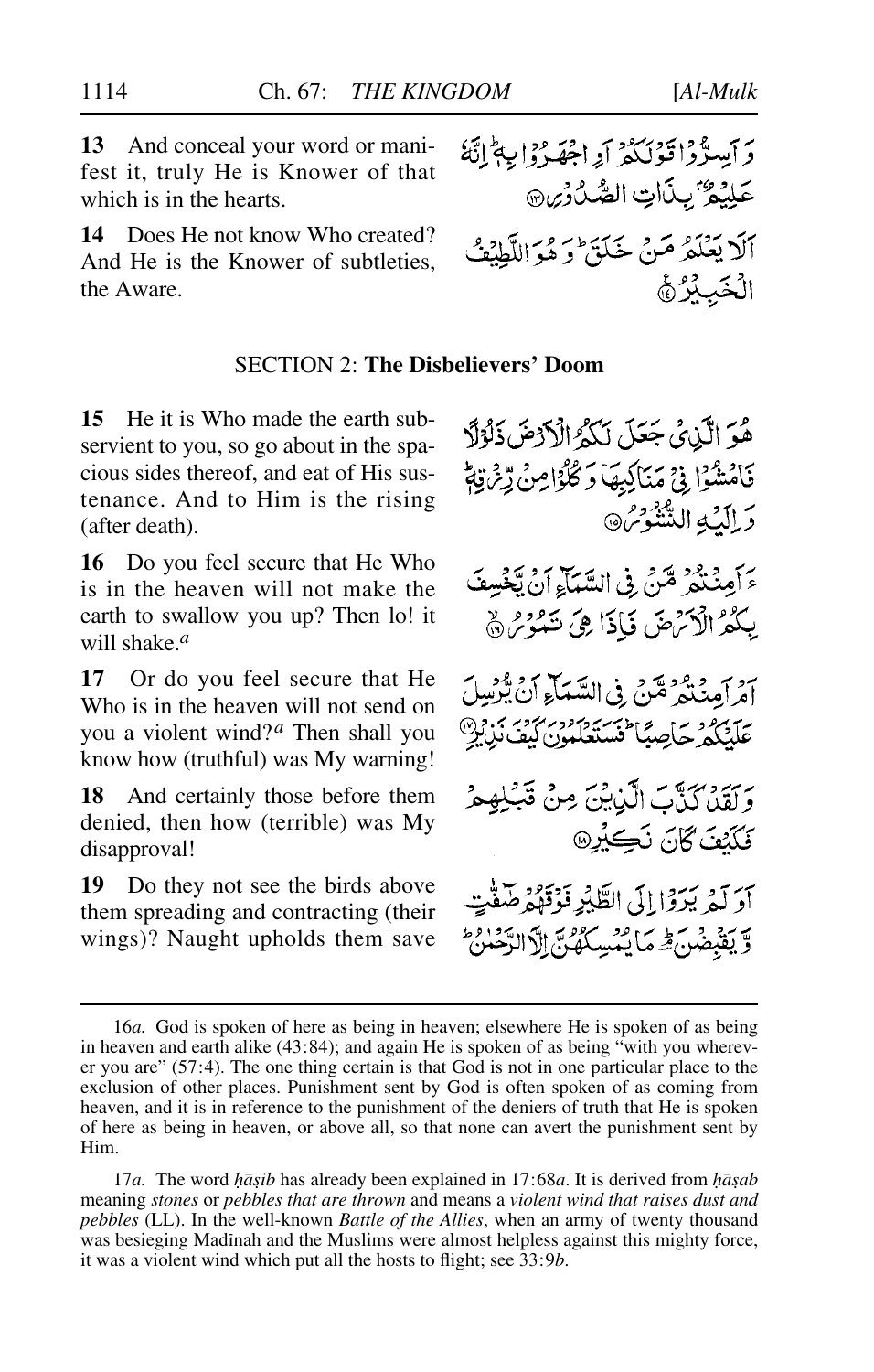the Beneficent. Surely He is Seer of all things.*<sup>a</sup>*

**20** Or who is it that will be a host for you to help you against the Beneficent? The disbelievers are in naught but delusion.

**21** Or who is it that will give you sustenance, if He should withhold His sustenance? Nay, they persist in disdain and aversion.*<sup>a</sup>*

**22** Is, then, he who goes prone upon his face better guided or he who walks upright on a straight path?*<sup>a</sup>*

**23** Say: He it is Who brought you into being and made for you ears and eyes and hearts. Little thanks it is you give!

**24** Say: He it is Who multiplies you in the earth and to Him you will be gathered.

**25** And they say: When will this threat be (executed), if you are truthful?

**26** Say: The knowledge is with Allåh only, and I am only a plain warner.

**27** But when they see it nigh, the faces of those who disbelieve will be grieved, and it will be said: This is that which you used to call for.

إِنَّهُ بِكُلِّ شَيْءٍ بِصِيْرٌ @ آمَّنْ هٰذَاالَّذِيُّ هُوَ جُنُّنَّا لَكُحُر يَنْصُرُكُمْ مِّنْ دُوْنِ الرَّحْمٰنِ ۚ إِنِ الْكَفِرُونَ الرَّوْزِ عُرُوْرَا ثَّ آمَنْ هٰذَا الَّذِي يَدَدُّقْنَكُمْ لِنْ آمْسَكَ رِ دْيَنَ ۚ يَا ُ لَّجُوْا نِيْ عُثْوٌ وَّنُفُوْيِنِ۞ بِيَهَةٍ، تَدَبِثِهِيْ مُكِتَّأَعَلَىٰ دَخِهِةِ أَهْذَى أَمَّنْ يَّمْتِنْيُ سَوِيًّا عَلَى صِرَاطٍ مُّسْتَقِيْهِ قُلْ هُوَ الَّذِيْنَى أَنْشَأَكْمِرْ وَجِعَلَ لَكُمْ السَّمْعَ وَالْأَبْصَاسَ وَالْأَفْيَاةَ قُلِيْلًا مَّا تَشْڪُرُوْنَ® قُبْلُ هُوَ الَّذِي ذَيَّاكُمُ فِي الْأَرْضِ وَ الْكَ تَحْشَرُوْنَ @ وَيَقْوَلُوْنَ مَنَّى هٰذَا الْوَعْلُ إِنْ ڴڹٛؿ۠ۯۻۑ*ۊ*ؽڽؘ۞ قُلْ إِنَّمَا الْعِلْمُ عِنْدَ اللَّهِ ۚ إِنَّكَمَا آنا نَبْرِيْرٌ مُّبِ4ُ هُ فَلَدَّا دَادَةُ زُلْفَةً سِكْنَتَ دُجُوْةُ الَّذِيْنَ كَفَدُوْا رَقِيبُكَ هٰذَا الَّذِي ݣَنْتُهُمْ ب 4 ت آغۇن ھ

<sup>19</sup>*a. Yumsiku-hunna* may mean *uphold them* or *withhold them*. The withholding of the birds signifies the delay of the punishment, for the birds are spoken of as following a victorious army; see 16:79*a*. The question in the next verse as to who will help them corroborates this significance.

<sup>21</sup>*a.* This is also a prophecy. Their sustenance was withheld in the great famine which prevailed at Makkah, prophecies regarding which are met with in the Holy Qu'rån in early as well as later revelation; see 44:10*a*.

<sup>22</sup>*a.* One going "prone upon his face" is one who stumbles and falls at every step. Such a one is he who is not guided by truth.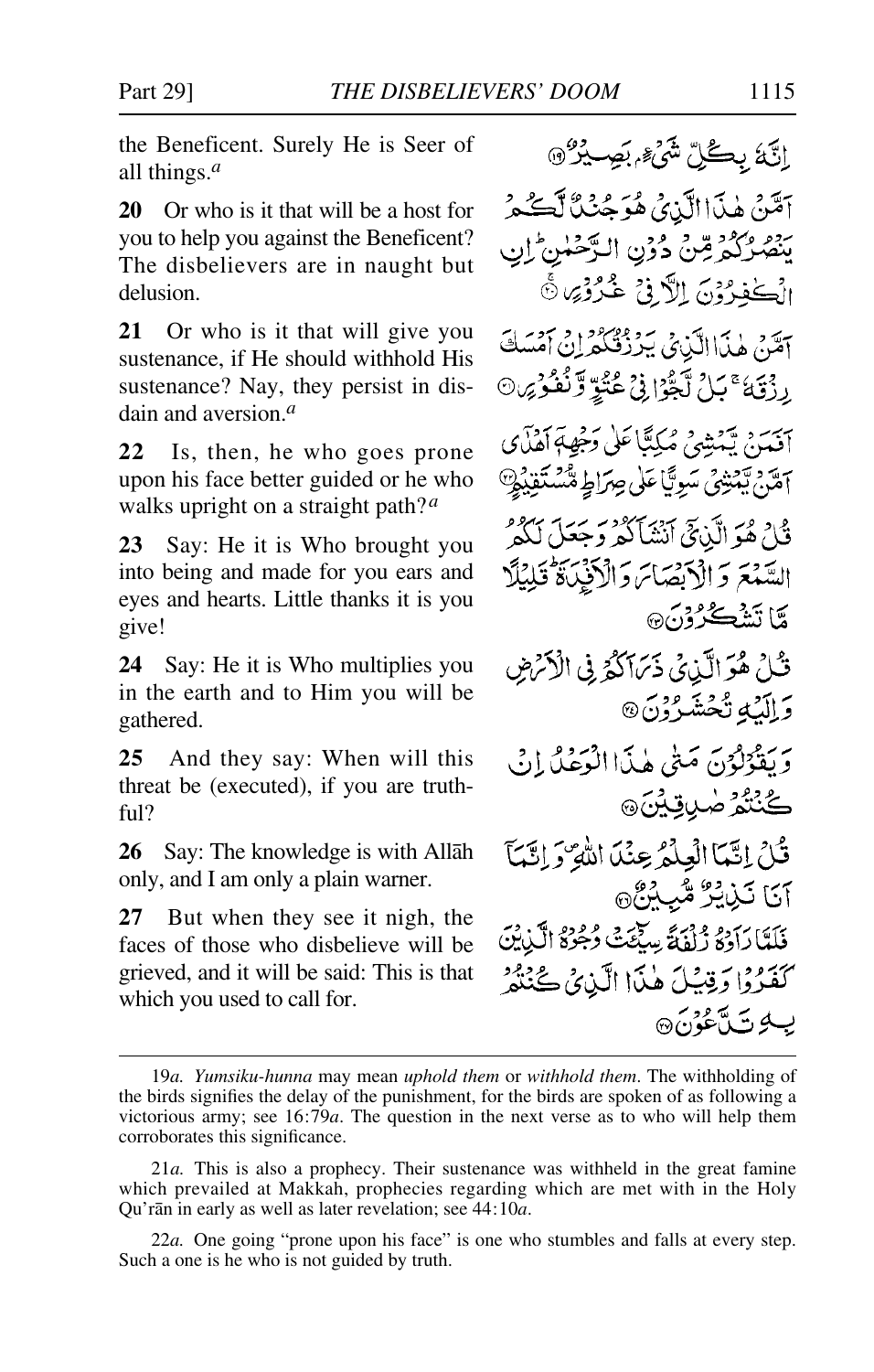**28** Say: Have you considered if Allåh should destroy me and those with me — rather He will have mercy on us — yet who will protect the disbelievers from a painful chastisement?*<sup>a</sup>*

**29** Say: He is the Beneficent — we believe in Him and on Him do we rely. So you will come to know who it is that is in clear error.

**30** Say: Have you considered if your water should subside, who is it then that will bring you flowing water?

ور سربر و ود دي.<br>قبل ايرء بينفريان آهلگني الله دمن قَبِّعِي أَوْ رَحِيَنَا لَا فَيَنَ يَّكِجِيْرُ الْڪَفِرِيْنَ صِنْ عَذَابٍ أَلِيْمِهِ قُلْ هُوَ الرَّحْمٰنُ اٰمَنَّابِهٖ وَعَلَيْهِ يْرِيَّةَ لِيَا مَسْتَعْلَمُوْنَ مَنْ هُوَ فِي ضَلٰلٍ مُّ*بِ*يْنِ ۞ بيزو وديا د سوسر مادادگر غوراً فَتَنۡ يَّأۡنِيۡكُمۡ بِمَآءٍ مَّعۡلَىٰٓ ۚ

<sup>28</sup>*a.* The meaning is that the guilty will by all means be called to account and suffer the evil consequences of what they have done, whether the Prophet and his companions live or die, but the uncertainty as to the reward of the righteous is at once removed by the words *rather He will have mercy on us*. For *au*, meaning *rather*, see LL.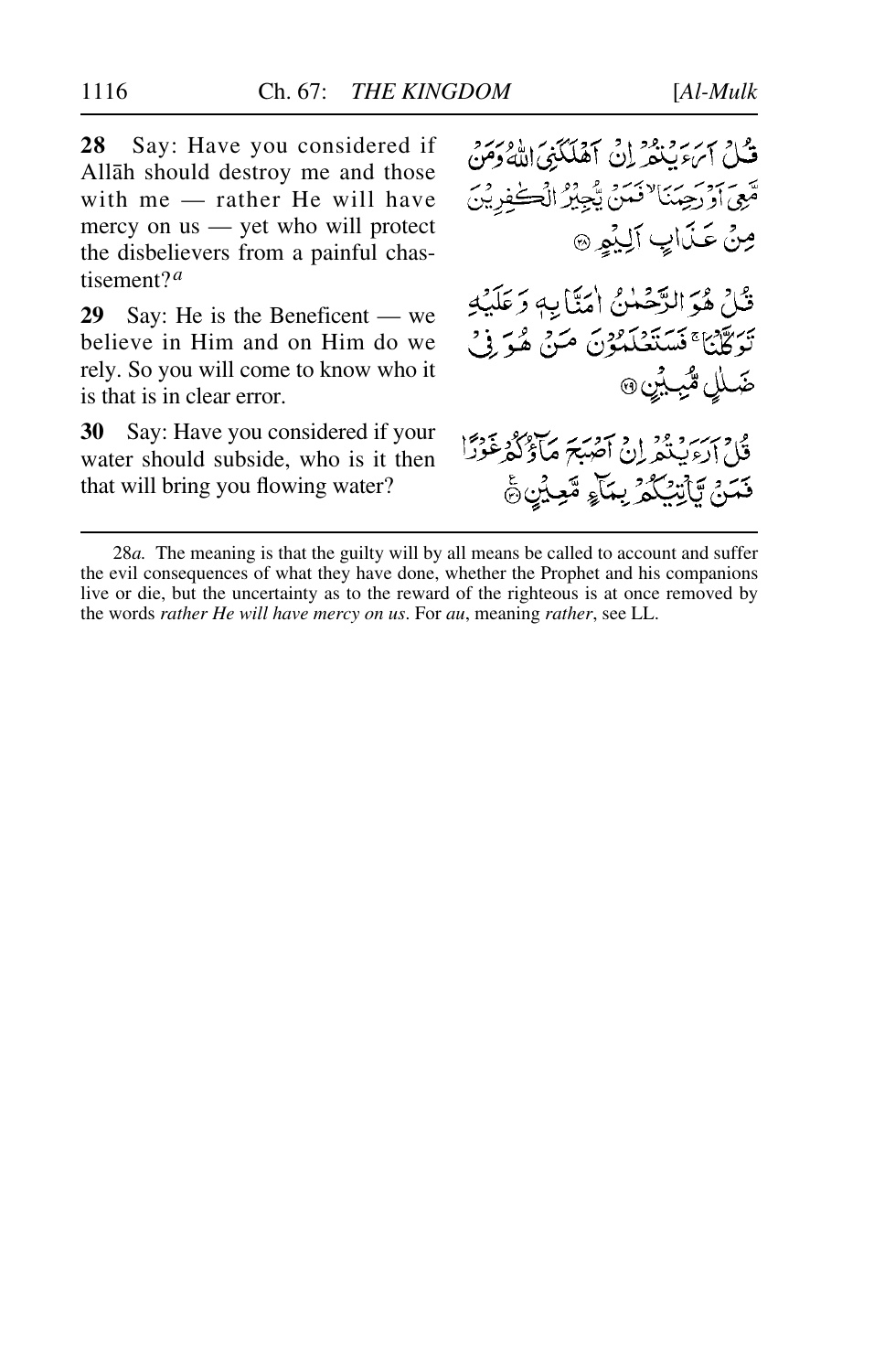

## CHAPTER<sub>68</sub>

# *Al-Qalam:* **The Pen**

(REVEALED AT MAKKAH: 2 *sections*; 52 *verses*)

When the Holy Prophet delivered his message, the disbelievers first called him a madman. The inkstand and the pen and all writings are called to bear witness to the fact that the utterances of the Prophet are not those of a madman; hence this chapter is called *The Pen*. The first section closes with a parable clearly foretelling that all the struggles of the Makkans against the Holy Prophet will be a complete failure, and that they will in the end regret what they did. The second section lays stress on the knowledge of the future which was revealed through the Holy Qur'ån; the example of Jonah is quoted to show how trials and sufferings sometimes make the issue doubtful, and the chapter concludes with the statement that the Holy Qur'ån will ultimately raise the whole of humanity to eminence. In this chapter, which is admittedly one of the earliest revelations, it should be noted that the message of the Holy Qur'ån is declared to be meant for all nations.

As regards the time of revelation, learned opinion is admittedly in favour of a very early date, so much so that it is generally considered to be the second chapter in order of revelation. But as the 74th chapter is shown by trustworthy reports to have been the second revelation, we can only place it after that chapter.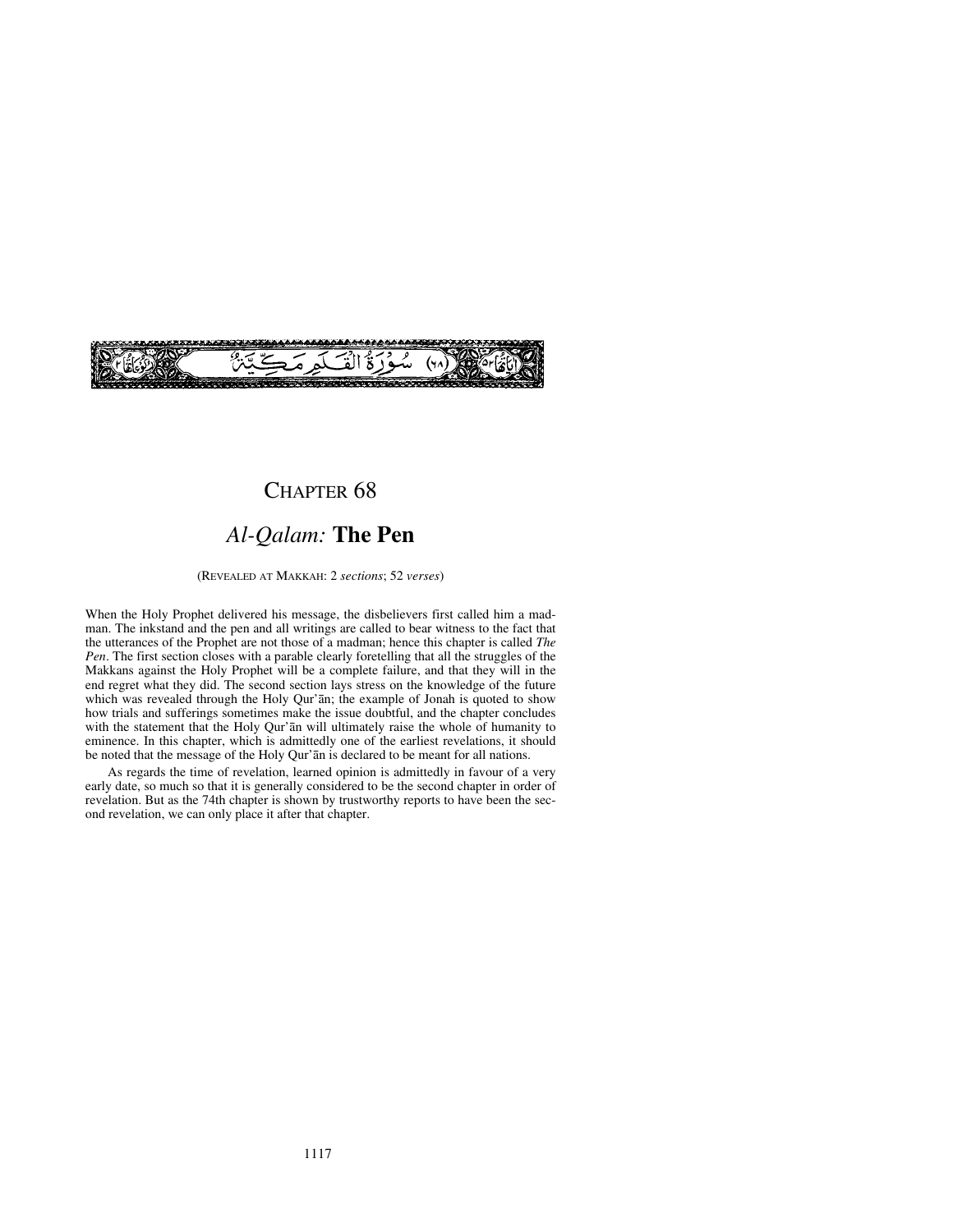### SECTION 1: **Not a Madman's Message**

| In the name of Allah, the<br>Beneficent, the Merciful.                     | بِسْهِ اللهِ الدَّحْسُنِ الرَّحِيْهِِ         |
|----------------------------------------------------------------------------|-----------------------------------------------|
| 1 (By) the inkstand <sup>a</sup> and the pen and<br>that which they write! | نّ وَالْقَلَمِ وَمَا يَسْطُرُونَ ۞            |
| 2 By the grace of thy Lord thou art<br>not mad. <sup><math>a</math></sup>  | مَّآ ٱنَّتَ بِنِعْمَةِ رَبِّكَ بِمَجْنُوْنِ ﴾ |
| 3 And surely thine is a reward never<br>to be cut off. $a$                 | وَإِنَّ لَكَ لَأَجْرًا خَيْرٍ مَنْنُوْنِ ﴾    |
| And surely thou hast sublime<br>morals. $a$                                | وَ إِنَّكَ لَعَلَى خُلُقٍ عَظِيْهِرِ ﴾        |

1*a. N∂n* is not an abbreviation, but a word meaning *inkstand*. There is the authority of the earliest commentators that the letter *n* $\bar{u}$ *n* here stands for the word *n* $\bar{u}$ *n*, for both Hasan and Qatådah regard it as meaning *inkstand*, while I'Ab considers the meaning to be *fish*. The context, which mentions the pen and writing, clearly favours the former interpretation.

Rodwell's note here, that "the meaning of this, and of the similar symbols throughout the Qur'ån, was unknown to the Muhammadans themselves even in the first century", shows a lamentable ignorance on the part of a translator of the Holy Qur'ån. The abbreviations in the beginning of chapters are in many cases explained by the companions of the Holy Prophet, Ibn 'Abbås being the chief authority. But here the Holy Qur'ån itself, in the very first abbreviation used in it, gives us a clue to the significance of the abbreviations used in it by giving an abbreviation *n∂n*, which is also a significant word.

2*a.* The first allegation of the disbelieving Makkans against the Holy Prophet was that he was *majn∂n*, i.e., *mad*, and this allegation is dealt with in this chapter. The first answer to it is contained in the first two verses. By mentioning the inkstand and the pen and that which they write, attention is really called to the fact that the Prophet's prophecies about his own future and the fate of the opponents, which were already put down in writing, would prove that the Prophet was not mad, for the ravings of a madman could not bear fruit. It should be noted that the Holy Qur'ån again and again challenges its opponents to write down their prophecies about the Holy Prophet, thus showing that its own were actually written down from the first; and thus this chapter, which is one of the earliest, conclusively establishes the truth that every revelation of the Holy Qur'ån was put down in writing as soon as it was communicated to the Prophet. For the assertion made here see v. 47, and 52:41: "or possess they the unseen, so they write (it) down"

But the words have a wider significance, indicating that the Qur'ån will always continue to occupy a unique position among all the books which are ever written. This unique position consists in its completeness and exhaustive dealing with all the truths about religion, so that every religious truth is found within its covers; see 25:33*a*.

3*a.* The Prophet is further told that his exertions will be followed by a reward which will never be cut off, i.e., he will be successful in establishing a religion whose blessings will continue forever, while a madman's actions cannot bear any fruit. Thus there is not only a clear prophecy here of the final triumph of the Prophet over his enemies, but there is also a prophecy that what is stated in the Qur'ån rests on such a firm foundation that it will never prove untrue.

4*a,* see next page.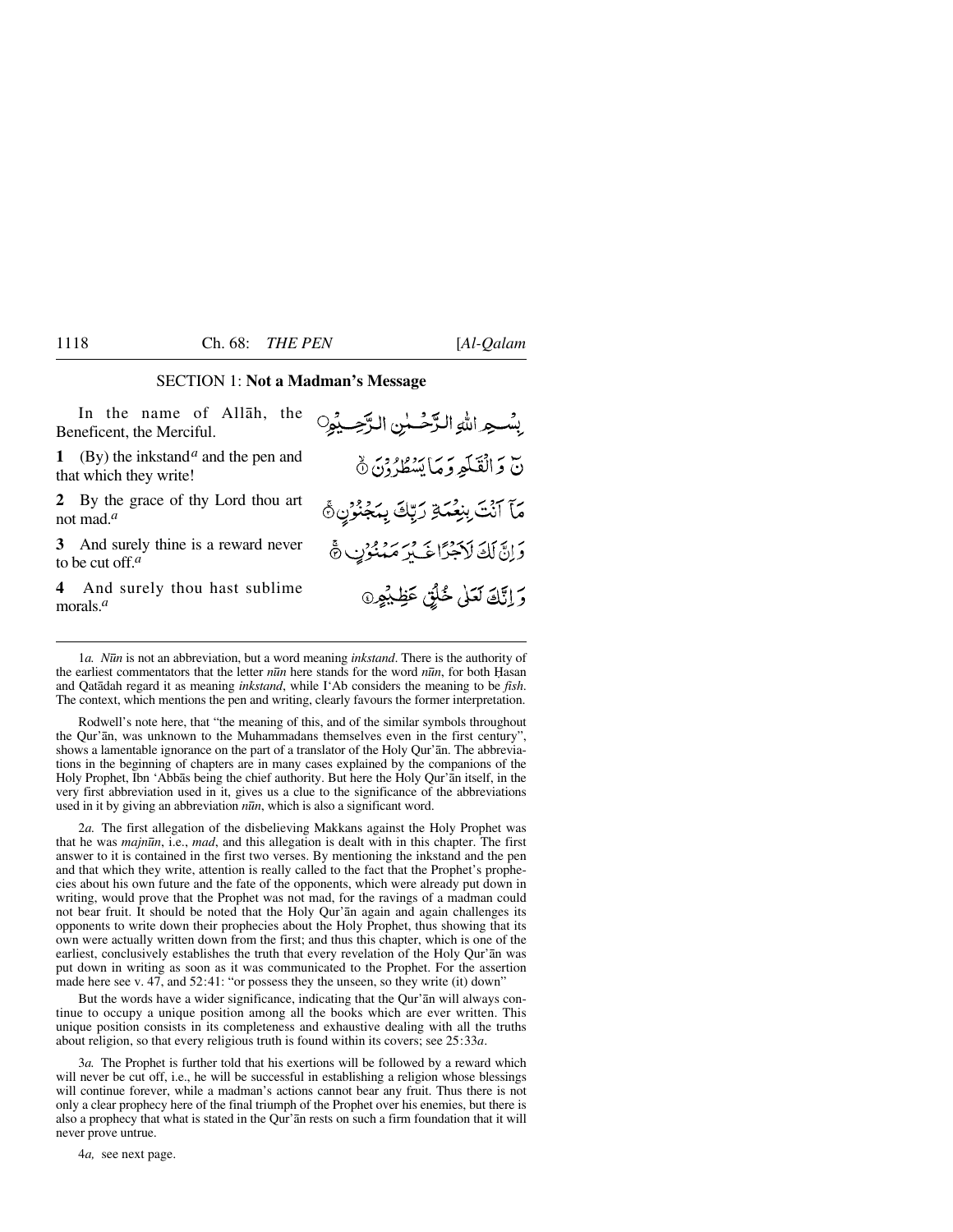**5** So thou wilt see, and they (too) will see,

**6** Which of you is mad.

**7** Surely thy Lord knows best who is erring from His way, and He knows best those who go aright.

**8** So obey not the rejectors.

**9** They wish that thou shouldst be pliant, so they (too) would be pliant.*<sup>a</sup>*

**10** And obey not any mean swearer,*<sup>a</sup>*

**11** Defamer, going about with slander,

**12** Hinderer of good, outstepping the limits, sinful,

**13** Ignoble, besides all that, notoriously mischievous —

**14** Because he possesses wealth and sons.

**15** When Our messages are recited to him, he says: Stories of those of yore!

قَسَنْبُهُمْ وَيُبْصِرُوْنَ۞ بآبيكمُ الْمَفْتُوْنُ ۞ إِنَّ مَ بَّكَ هُوَ أَعْلَمُ بِمَنْ ضَلَّ عَنْ سَبِيْلِهِ وَهُوَ أَعْلَمُ بِالْمُهْتَدِيِّنِ ۞ فَلَا تُطِعِ الْمُكَيَّابِينَ @ رَ وَّذَا لَهُ تَكَ<sub>ا</sub>هِنَّ فَيُكَاهِنُوْنَ ۞ وَلَا تُطِعُ كُلَّ حَلَّافٍ مَّهِيْنِ ۞ هَمَّاَيْنِ مَّشَّآءٍ بِنَمِيْهِنَّ مَّتَّاعِ لِّلْحَيْرِ مُعْتَبِدِ آَيْنِيُوِنَّ عُنْلِّ بَعْدَ ذٰلِكَ زَنِيْهِنَّ أَنْ كَانَ ذَا مَأْلِ وَّبَنِيْنَ ﴾ اذَا تُنْتَلَى عَلَيْهِ أَنتُنَا قَالَ أَسَاطِيْرٌ الْأَوَّلِيْنَ@

9*a.* The first desire of the Quraish was no doubt, owing to their great respect for the Holy Prophet, that he should not condemn their evil deeds in strong language, and thus they too would not be severe in opposition to him.

10*a.* The description applies to all leaders of opposition to Truth. As against the sublime morals of the Inviter to Truth, vv. 10–13 describe the low state of morality of those who do not care for the moral values of life.

<sup>4</sup>*a.* The Prophet's possession of the sublimest morals is a further proof that he cannot be a madman. In fact, he had already won from his contemporaries the recognition of his sublime morality, inasmuch as he had won the title of *al-Amßn, the faithful one*. The Arabs, on account of their haughty spirit and tribal and family feuds, could not bow their heads to a man who was neither a king, nor the chief of a tribe, nor a great warrior, nor a famous poet. Nor could flattery have been their motive in according an unparalleled honour to a man who would not even mix with them, and led the life almost of a recluse. By calling him *al-Amin*, the people expressed their high appreciation of his sublime morality, as if he were the one, and *only one*, as indicated by prefixing *al*, who could be trusted in all matters. His moral greatness was thus testified to by  $\overline{A}$ 'ishah, than whom none was more intimate with the Holy Prophet: *His morals are the Qur'ån*; meaning that all the pictures of sublime morality depicted by the Holy Qur'ån afford really a glimpse of the moral greatness of the Prophet.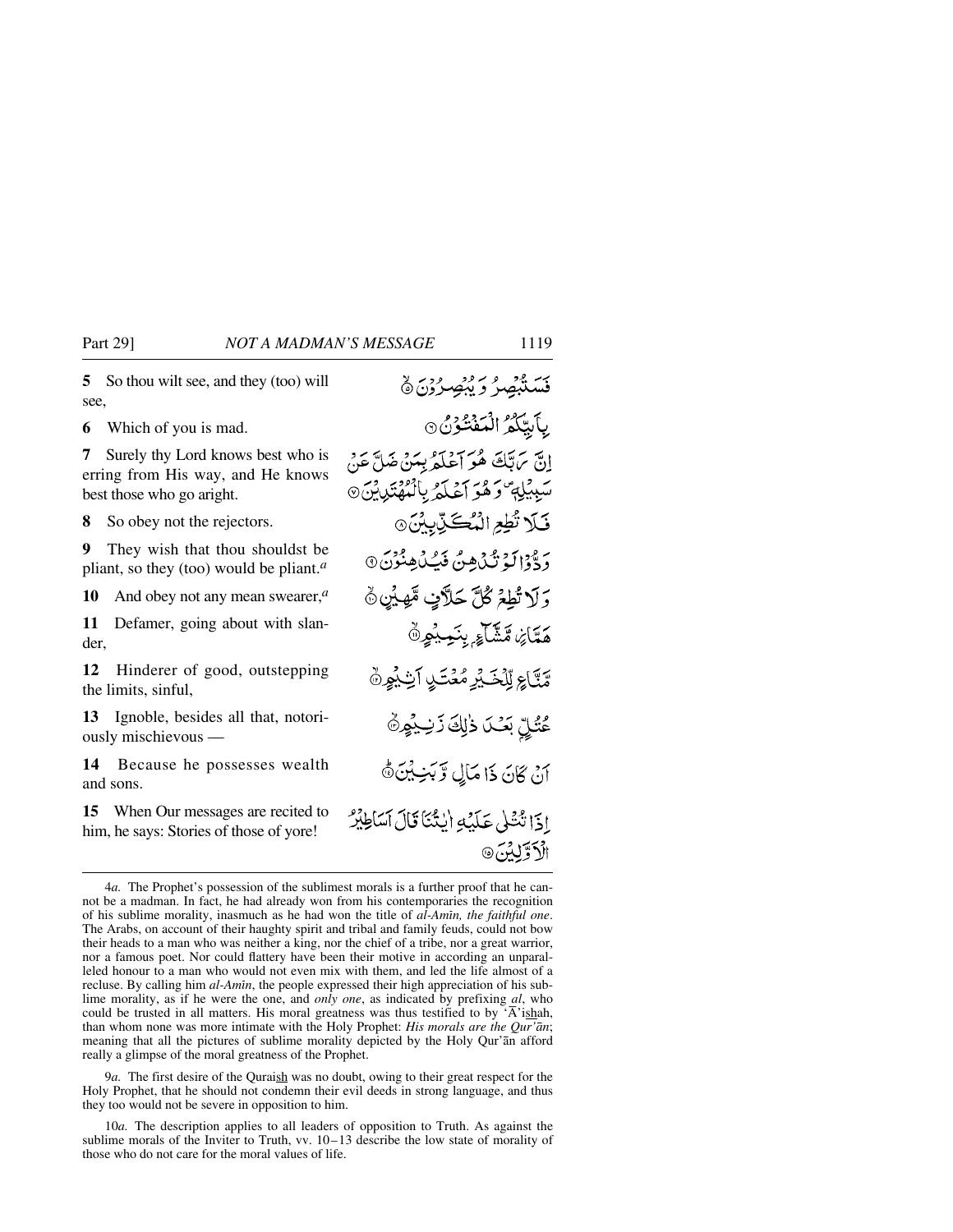**16** We shall brand him on the snout.*<sup>a</sup>*

**17** We shall try them as We tried the owners of the garden, when they swore to pluck its fruits in the morning,*<sup>a</sup>*

**18** And would not set aside a portion (for the poor).

**19** But a visitation from thy Lord came on it, while they slept.

**20** So it became as black, barren  $land$ 

**21** Then they called out one to another in the morning,

**22** Saying: Go early to your tilth, if you would pluck (the fruit).

**23** So they went, while they said one to another in low tones:

**24** No poor man shall enter it today upon you.

**25** And in the morning they went, having the power to prevent.

**26** But when they saw it, they said: Surely we are in error;

**27** Nay, we are made to suffer privation.

سَنَسِمُهُ عَلَى الْخُرْطُوْمِرِ @

إِنَّا بَلَوْنِهُ مِرْكَهَا بَلَوْنَاْ أَصُحْبَ انْجَنَّاتِهِ ۚ اذْ آَقْسَعُوْالْبَصْرِمُنَّهَا مُّصْبِحِيِّنَ ۞ وَ أَلا تَشْتَنْتُوْنَ ۞ نَطَافَ عَلَيْهَا طَأَبِعُ صِّرٍ فِي سَّ تِكْ ر همر نی مورث<sup>6</sup> فَأَصْبَحْتُ كَالصَّرِيْمِ ﴾ فَتَنَادَوْا مُصْبِحِينَ ۞ آن اغْدُوْا عَلَى حَرْثِكُمْ إِنْ كُنْتُمْ ضرمِينَ@ وَابْطَلَقَهُ إِدْ هُمْ يَتَخَافَتْوُنَ ۞ ان لاَّ بِّ جُدَّيْتَهَا الْبَيْرَةِ عَبِّدَ كَيْمَ كُمْ قسكة فأ وَّ غَيَّاوَا عَلَىٰ حَرْدِ ڤُيْدِيِّنَ @ فَلَعَّاسَ آدْهَا قَالَٰؤًا إِيَّالَٰغَيَالُّهُ نَ ۞ بيام بيو و بر وودود.<br>بيام نجيني مخرومون ه

17*a.* This is a parable which sets forth the ultimate fate of the opponents. Stated as it is in unmistakable terms, it is one of the earliest prophecies, when opposition to the Holy Prophet had not yet assumed the severity of the later days. It foretells not only the failure of opposition but shows also that the Prophet's heart was full of sympathy for the poor from the very first.

<sup>16</sup>*a. Branding on the snout* is equivalent to *bringing a man to disgrace which sticks to him* (R). *Khurțūm* signifies really "*the proboscis of an elephant* (R), or *the nose of a beast of prey* (T), or *a large* or *an elevated nose*" (LL), and the word is here applied to the nose of a man to indicate its ugliness (R). Some commentators apply this description to Walid ibn Mughirah in particular, and take the *branding on the snout* literally, a prophecy fulfilled in the battle of Badr, where Walßd received a wound on his nose, the mark of which remained till his death (Rz).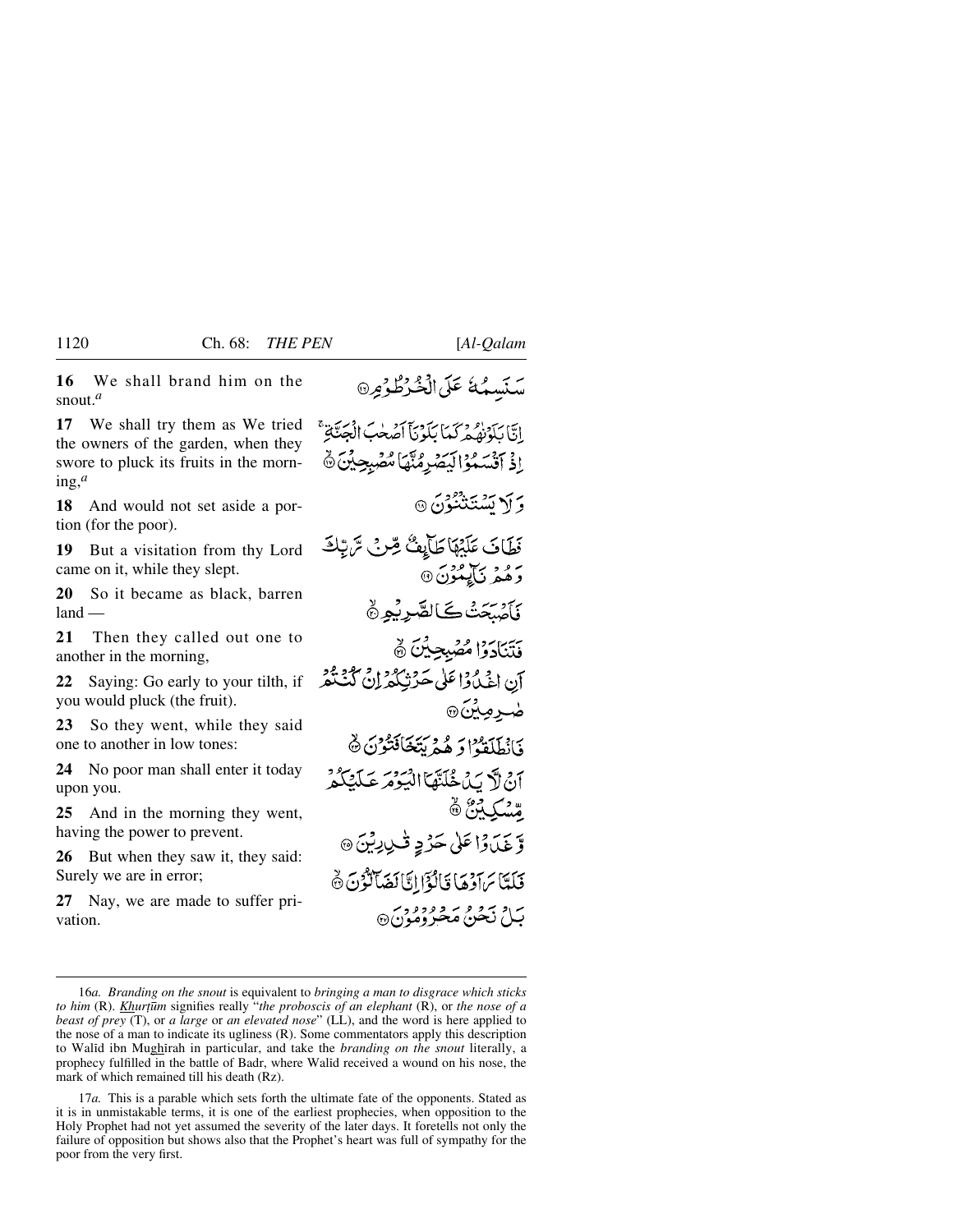**28** The best of them said: Said I not to you, Why do you not glorify (Allåh)?

**29** They said: Glory be to our Lord! surely we were unjust.

**30** Then some of them advanced against others, blaming each other.

**31** Said they: O woe to us! Surely we were inordinate —

**32** Maybe, our Lord will give us instead one better than it — surely to our Lord we make petition.*<sup>a</sup>*

**33** Such is the chastisement. And certainly the chastisement of the Hereafter is greater, did they but know!*<sup>a</sup>*

### SECTION 2: **A Reminder for the Nations**

**34** Surely the dutiful have with their Lord Gardens of bliss.

**35** Shall We then make those who submit as the guilty?

**36** What is the matter with you? How do you judge?

**37** Or have you a book wherein you read

**38** That you shall surely have therein what you choose?

اِنَّ لِلْمُتَّقِيِّينَ عِنْدَ رَبِّهِمْ جَنَّتِ التَّعِيْثِهِ® آنَنِيْعَلَ الْمُسْلِمِينَ كَالْمُجْرِمِينَ ﴾ مَالْكُمْ تَحَكِّفَ تَحْكُمُونَ ۞ أَمْرِيَكُمْ كِتِيْكَ فِيْكِ تَبَائِرُ سُؤْنَ ﴾ إِنَّ لَكُمْ فِيَٰهِ لَمَا تَخَيَّرُونَ ﴾

<sup>32</sup>*a.* It shows that while the Qur'ån threatened the opponents with punishment, it foretold at the same time that they would accept the Truth ultimately. This happened about twenty years afterwards. All their exertions came to naught and their power in the land was frustrated, but they then saw their error, came over to Islåm, and were made the rulers of vast kingdoms. Thus their Lord gave them instead *one better*, because they made their petition to Him.

<sup>33</sup>*a.* The separate mention of the chastisement of the Hereafter is clear evidence that the punishment spoken of in the previous verses, which is referred to at the commencement of this verse in the words *such is the chastisement*, was a punishment which was to overtake them in this life, and thus to afford a proof of the truth of the chastisement of the Hereafter.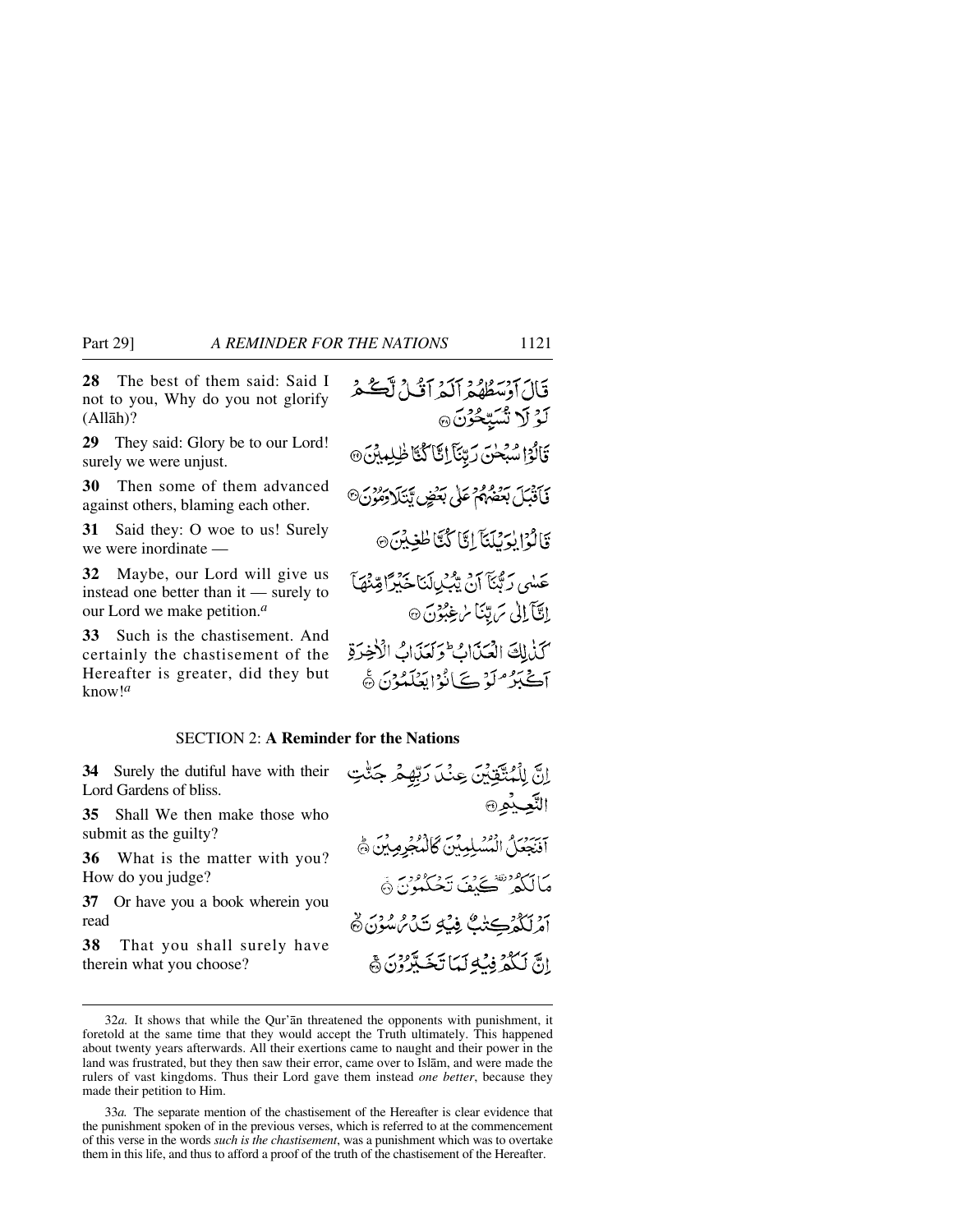**39** Or have you covenants from Us on oath, extending to the day of Resurrection, that yours is surely what you judge?

**40** Ask them which of them will vouch for that.

**41** Or have they associate-gods? Then let them bring their associates, if they are truthful.

**42** On the day when there is a severe affliction, and they are called upon to prostrate themselves, but they are not able $^a$  —

**43** Their looks cast down, abasement will cover them. And they were indeed called upon to prostrate themselves, while yet they were safe.

**44** So leave Me alone with him who rejects this announcement. We shall overtake them by degrees, from whence they know not.

**45** And I bear with them, surely My plan is firm.*<sup>a</sup>*

**46** Or dost thou ask from them a reward, so that they are burdened with debt?

آمْ لَكُمْ آيْمَانٌ عَلَيْنَا بِأَلِغَةٌ ۚ إِلَىٰ يَوْمِ الْقِيْمَةِ ۚ إِنَّ لَكُوْلَمَا تَحُكُمُوْنَ ﴾ سَلَّهُمُ آَيَّهُمْ بِنَالِكَ نَرْجِيَهُمْ آمْرِ لَهُمْ شَرْكَاهُ ۚ فَلْمَأْنُوْا بِشْرِكَآ بِهِمْ اِنْ كَانْوُا صُدِيقِيْنَ @ يَوْمَ تَكَشَفْ عَنْ سَاقٍ وَّ بِكَ هَوْنَ إِلَى السَّجُوْدِ فَبِلَا يَسْتَطِيعُوْنَ ٢ خَاشْعَةً آصَادُهُمْ تَرْمَعْهُمْ ذِلَّةٌ دَ قَيْلَ كَانُوْا بِيُنْعَوْنَ إِلَى السَّجْوُدِ وَهُمْ سْلِمُؤْنَ @ فَيْذَرْنِي وَصَنِّ تَبْكَيْبٌ بِهٰذَا الْحَدِيثِيُّ سَنَسْتَلِ رُجُهُمْ قِنْ حَيْثُ لَا يَعْلَمُونَ ﴾ وَ أَمْلِي لَهُمْ إِنَّ كَهَبُدِيٍّ مَتِ بِنَ ۚ @ بردية ورور -<br>امرتسككه كه اجبراً فَهُمْ قِنْ مَّعْبَدَهِ وَيَّقَلُّكُنَّ ثَ

Commentators also differ as to whether this severity will be brought about in this life or in the life after death, Abū Muslim holding the first opinion, which Rz admits.

<sup>42</sup>*a.* The meaning of *kashf 'ani-l-såq* has been explained in 27:44*a*. I may add here a few words from the commentaries. Bd says: *On the day when there is a severe affliction*, giving the alternative significance, *When the truth of the matter is laid bare*. Kf says: "*Kashf 'ani-l-såq* is a proverb signifying the hardness of an affair and the severity of a calamity, and the origin of it is in the fright and the flight and the tucking up of their garments by women from their shanks in fleeing, and the disclosing of their anklets"; and then, quoting two pre-Islamic verses as his authority for the statement made, he adds: "The words here mean *the day when the affair becomes hard and formidable*, and there is *neither any laying bare nor a shank*". Ibn Athir in explaining similar words, occurring in a saying of the Holy Prophet, almost repeats the words of Kf. Rz holds the meaning of *al-såq* to be *al-shiddat*, and quotes five verses in support of this.

<sup>45</sup>*a.* They are given respite, but their punishment is sure.